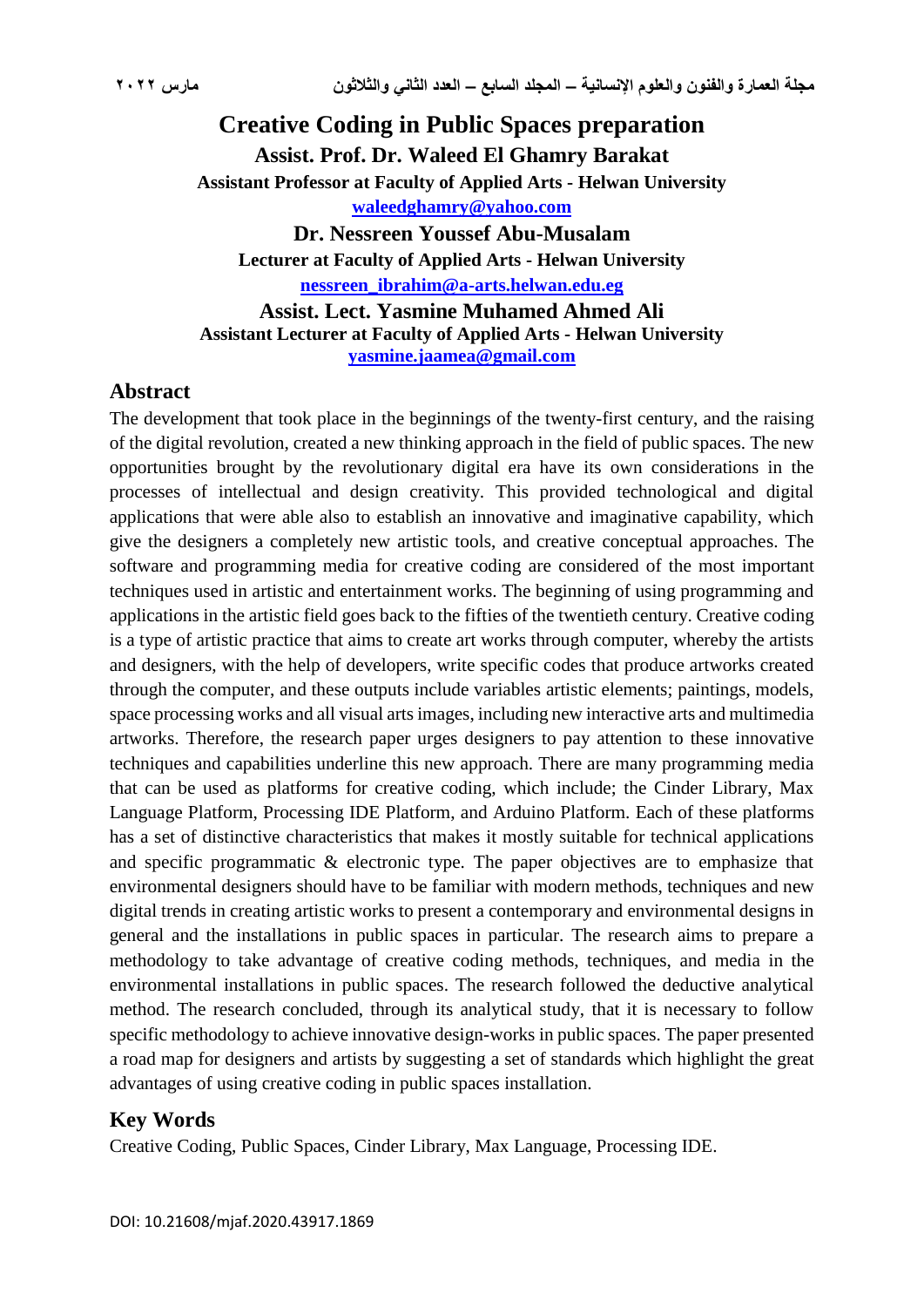# **Introduction**

"A Public space" is an important entity in our urban life, it helps us relax and to be part of the society itself, as Stephen Carr says in his book "Public Spaces": "When public spaces succeed, they increase the chances of participating in community activities". [10] People from different cultural groups can come together in an enjoyable experimental context, and public spaces became more meaningful and socially wise. The public space gives a sense of freedom and security to people in society so that they don't view the space as a threat. Therefore, public spaces must create more interactive environments so that people can participate in it. There are many means to do this, and this Paper mainly discusses one of the most important techniques in this field, which is **"Creative Coding"**. In This Paper, the researcher aims to discuss the techniques and methods of creative coding as one of the modern creative practices that depends on its innovation and creation on computer programming in order to reach results that allow the designer and artist to Create interactive artworks and designs in the field of designing public places.

# **Research problem**

The research problem lies into the absence of a specific methodology for utilizing the philosophy and techniques of creative coding in in the field of designing public places.

## **Research goal**

The research aims to find a methodology to benefit from creative coding techniques and using multimedia in designing built environment and public spaces.

## **Research importance**

The importance of the research is that it sheds the light on the importance of the modern methods, techniques and trends of **"Creative Coding"** for the environmental designer in order to Create creative artworks, and to use them in presenting a contemporary vision of environmental design in general and in designing public spaces in particular.

## **Research Methodology**

The research follows the deductive analytical approach.

## **First: Creative Coding**

#### **The Concept of Creative Coding … and an Overview History**

Since the beginning of the twenty-first century, there has been an increase in interest in using programming as a mean of producing artworks, as many programming media applications have appeared, that turn out to be suitable for designers and artists, and allow them to benefit from computer programming techniques in the production of their various artistic works. Creative coding is a type of computer programming that aims to create expressive applications instead of functional ones, as computer programming is used to create visual applications in the fields of art and design, and these applications include artworks, entertainment works, installation works, media works, and product models, ... etc. [5]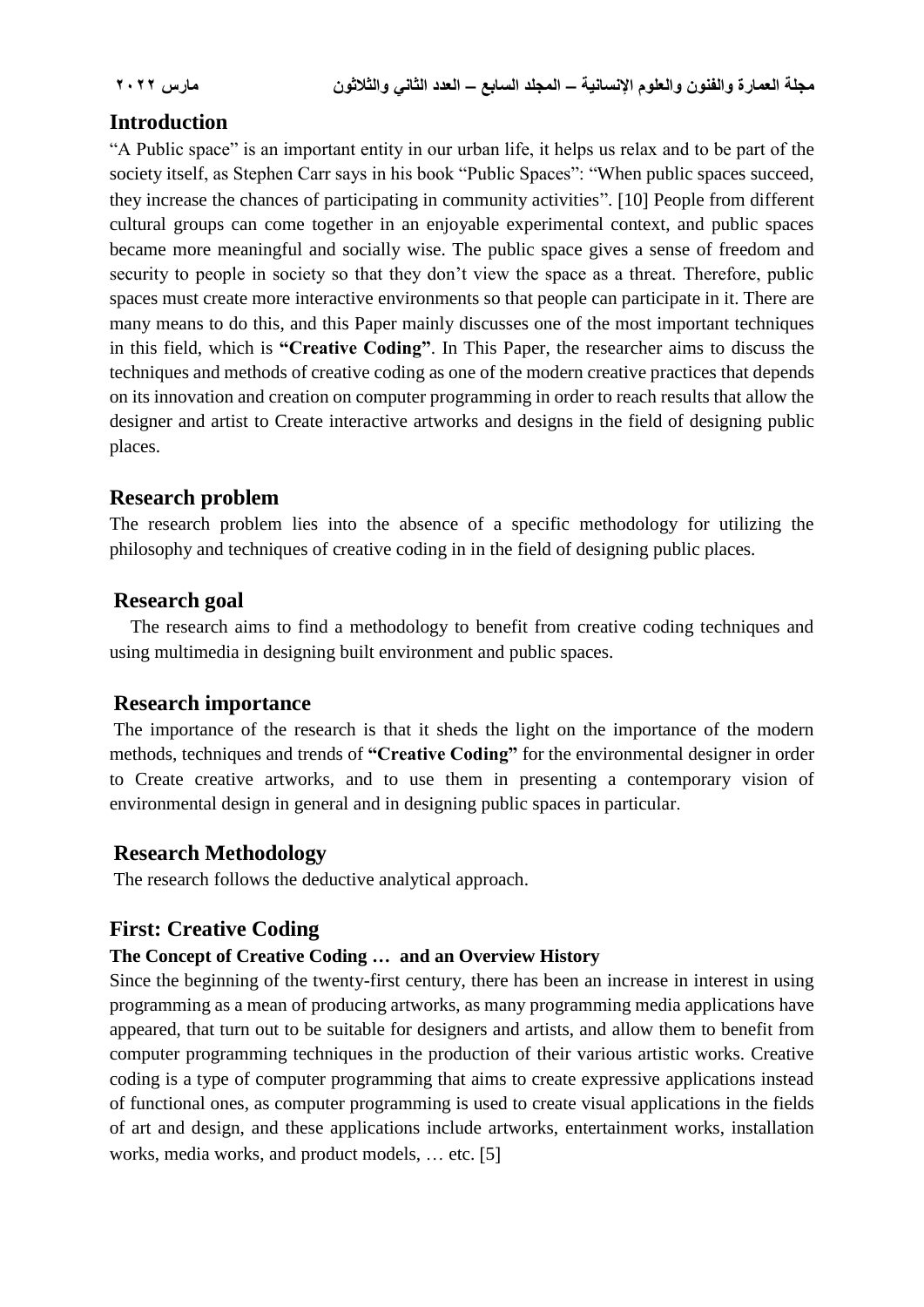#### **Creative Coding Platforms**

There are many programming and media software that can be used in building creative coding works. The researcher described some of the most important platforms used by creators and artists to create digital works that use the concept of creative coding, and the following is an overview of these Platforms:

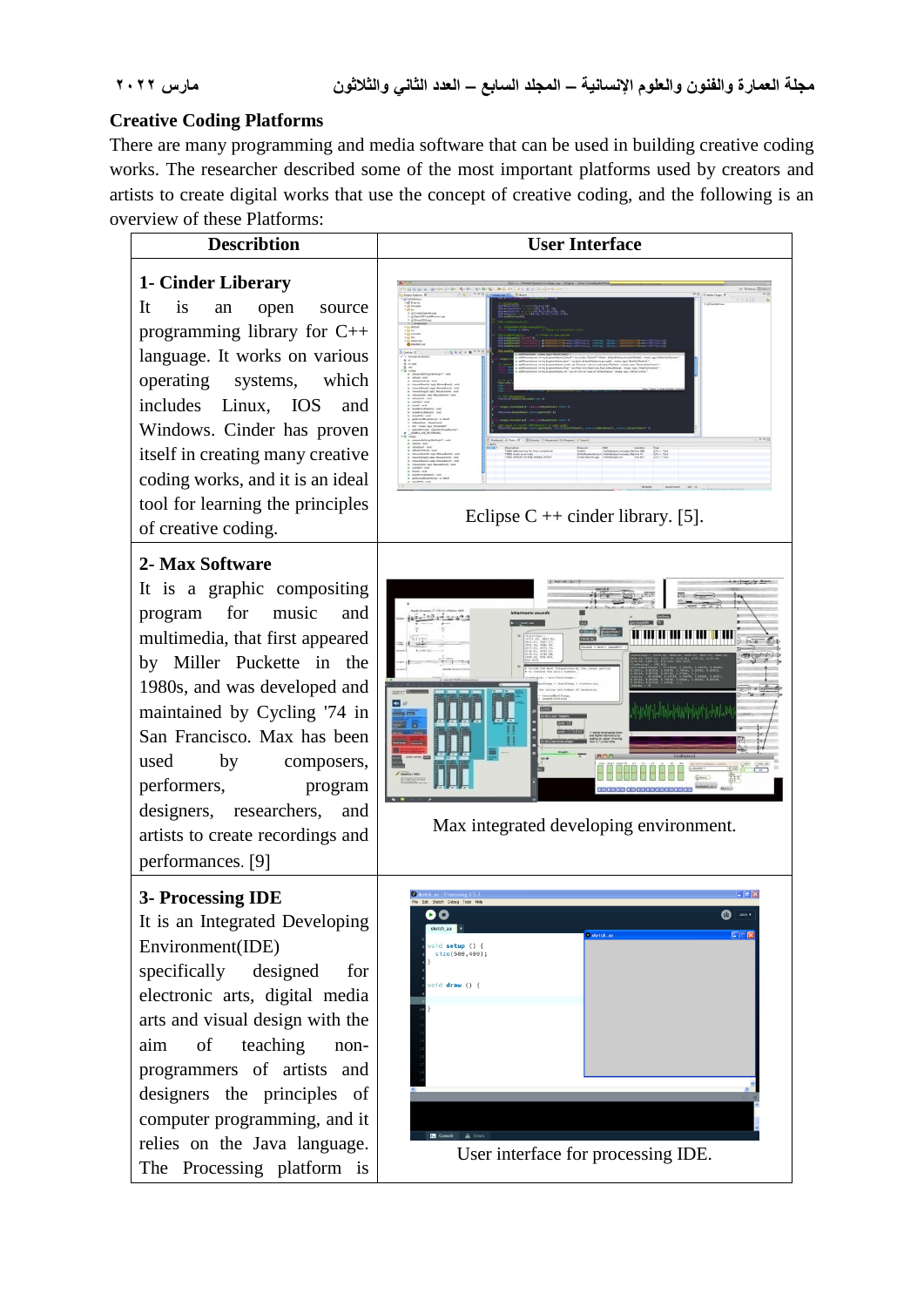| distinguished by<br>also<br>its<br>specialization<br>in<br>visual               |                                                                                                                                                                                    |  |
|---------------------------------------------------------------------------------|------------------------------------------------------------------------------------------------------------------------------------------------------------------------------------|--|
| applications, the simplicity of                                                 |                                                                                                                                                                                    |  |
| its code and its proximity to the                                               |                                                                                                                                                                                    |  |
| terms of art and visual design.                                                 |                                                                                                                                                                                    |  |
| $[3]$                                                                           |                                                                                                                                                                                    |  |
| <b>4- Arduino Platform</b>                                                      |                                                                                                                                                                                    |  |
| It is an electronic platform -                                                  | no - 0011 Al<br>Skatch Tools Help                                                                                                                                                  |  |
| open source software based on                                                   | 固固固固固                                                                                                                                                                              |  |
| hardware<br>easy-to-use<br>and                                                  | The basic Arduino example. Turns on an LED on for one second,                                                                                                                      |  |
| software. Arduino boards can                                                    | then off for one second, and so on We use pin 13 because,<br>depending on your Arduino board, it has either a built-in LED<br>or a built-in resistor so that you need only an LED. |  |
| read various inputs such as                                                     | http://www.arduino.cc/en/Tutorial/Blink                                                                                                                                            |  |
| reading the intensity of light                                                  | $int$ led $P1n = 13$ :<br>// LED connected to digital pin 13<br>void setup()<br>// run once, when the sketch starts                                                                |  |
| from a sensor, recognizing a                                                    | pinMode(ledPin, OUTPUT);<br>// sets the digital pin as output                                                                                                                      |  |
| finger press on a pressure                                                      | void loop()<br>// run over and over again<br>digitalWrite(ledPin, HIGH);<br>// sets the LED on<br>delay(10000):<br>digitalMrite(ledPin, LOW);<br>// waits for a secon              |  |
| switch, or reading a message                                                    | // sets the LED off<br>de1ay(1000);<br>// waits for a second                                                                                                                       |  |
| from Twitter - and converting                                                   | Done compiling                                                                                                                                                                     |  |
| them into outputs such as play                                                  | Binary sketch size: 1098 bytes (of a 14336 byte maximum)                                                                                                                           |  |
| an engine, lighting a lamp, or                                                  |                                                                                                                                                                                    |  |
| posting something on internet.                                                  |                                                                                                                                                                                    |  |
|                                                                                 | Embedded Arduino development environment                                                                                                                                           |  |
| $[14]$ .                                                                        |                                                                                                                                                                                    |  |
| Table (1) shows some of the different creative coding platforms and interfaces. |                                                                                                                                                                                    |  |

# **Second: Study of Public Spaces**

# **The Concept of Public Spaces**

Public spaces are those social spaces that are open and available to everyone. They are the most comprehensive elements of the environment and the most related to people. Some see it from the common framework in which the various activities related to society in general are practiced, whether in daily lifestyle, special occasions, or other activities, and there is a homogeneous overlap of the elements of natural environment and the elements of built environment in them, in addition to what it constitutes of the excitement of all basic human senses. [1] The researcher has adopted a comprehensive definition, as the researcher defines it as: Those places that are open and available to the general people to practice various life, social and practical activities. Public Space includes (public parks, squares, streets, playgrounds, nature reserves, shopping centers and inner spaces for neighborhoods. [4]

# **The Characteristics of Well Designed Public Spaces:**

Public spaces may be a gathering place, a part of a district, a place in the center of a city, a private area, a waterfront, or any other area within the public domain that helps enhance social interaction and creates a community. The characteristics of good public spaces as mentioned by the American Planning Association<sup>[9]</sup> are :

• It promotes human contact and social activities.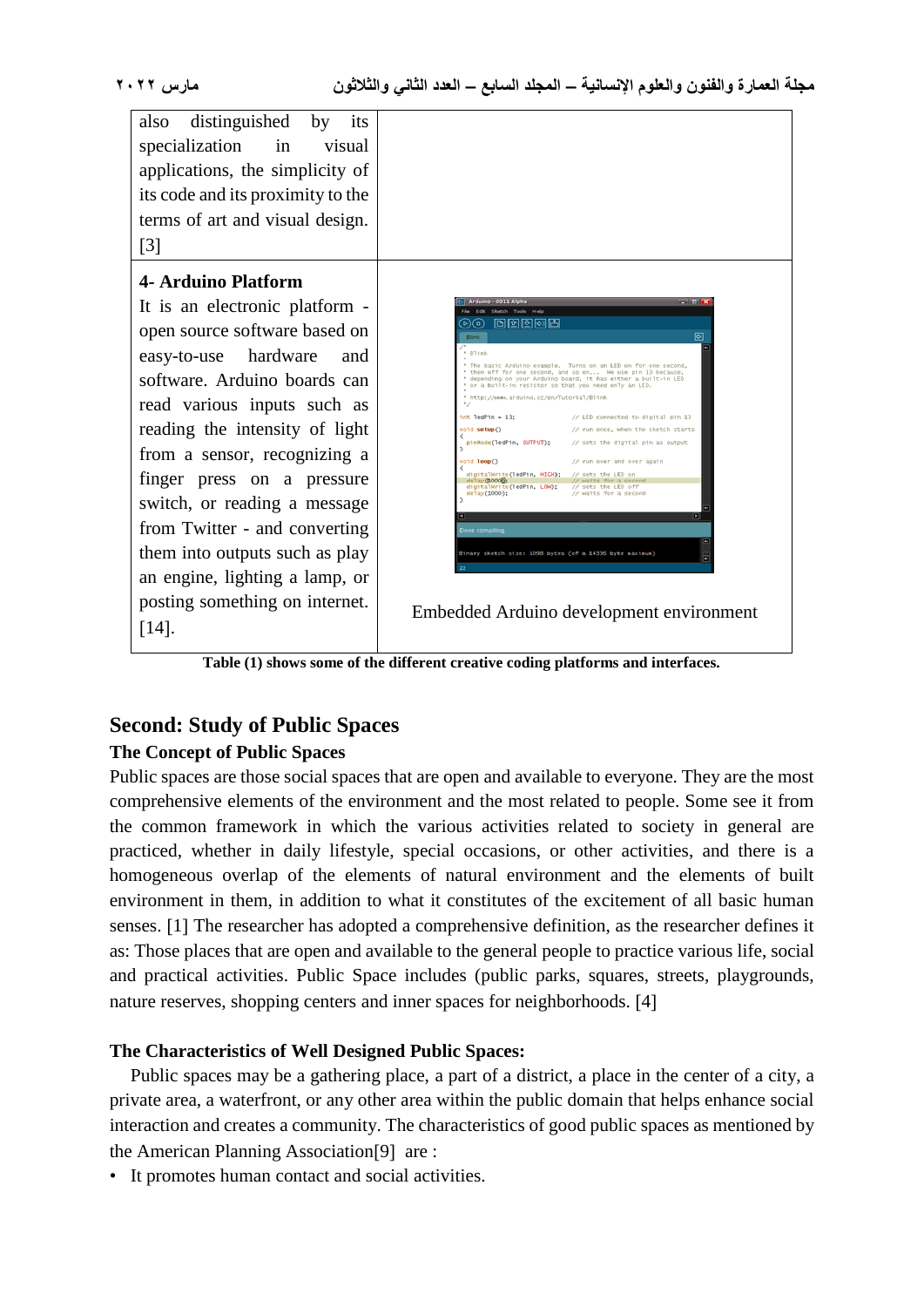- It must be safe for public, and welcoming to them, and it can accommodate all users.
- Impressive visual interest through good design and construction mastery.
- Promotes community participation.
- Reflects the local culture or history.
- It is well associated with augmented uses.
- It is in good condition.
- It has a significant design personality.

# **Third: the Deductive Analytical Study.... Analyzing and Deducting a Methodology for Preparing Public Spaces Using Creative Coding**

# **The Relationship between Creative Coding and Public Space Processing:**

The previous study reflects many aspects of creative coding and public spaces. Through that study it was found that creative coding is a type of artistic practice that aims to create works of art by computer, and these outputs vary that can include paintings, models, installation works, and all forms of visual arts, including interactive and multimedia arts. Below is an analytical study of these outputs for some examples of creative coding work.

# **1- Analytical Study of some Examples of Creative Coding Work**

 Programming for creative coding has many shapes and here comes the main question of the research "what are the technical outputs of that type of programming practices?". The researcher analyzed and described some of the creative coding works by using several different software platforms, to determine their programmatic structure and their outputs of art and design:

| <b>First Artwork</b> |                                                                                                                                                                                                                                                                                                                    |              |  |
|----------------------|--------------------------------------------------------------------------------------------------------------------------------------------------------------------------------------------------------------------------------------------------------------------------------------------------------------------|--------------|--|
|                      | <b>Description</b>                                                                                                                                                                                                                                                                                                 | <b>Model</b> |  |
| Art<br>work data     | The first work, is called "Luma"<br>produced by Kevin Siwoff and<br>Lisa Park.                                                                                                                                                                                                                                     |              |  |
| <b>Platform</b>      | Cinder platform.                                                                                                                                                                                                                                                                                                   |              |  |
| <b>Description</b>   | The artwork consists of a group<br>of interactive light units that<br>respond to sound and are inspired<br>by "A natural phenomena" which<br>is children's fairy tales. Each<br>model consists of a giant block<br>of millions of fiber Optical<br>strings illuminated by indoor<br>lamps when activated by sound. |              |  |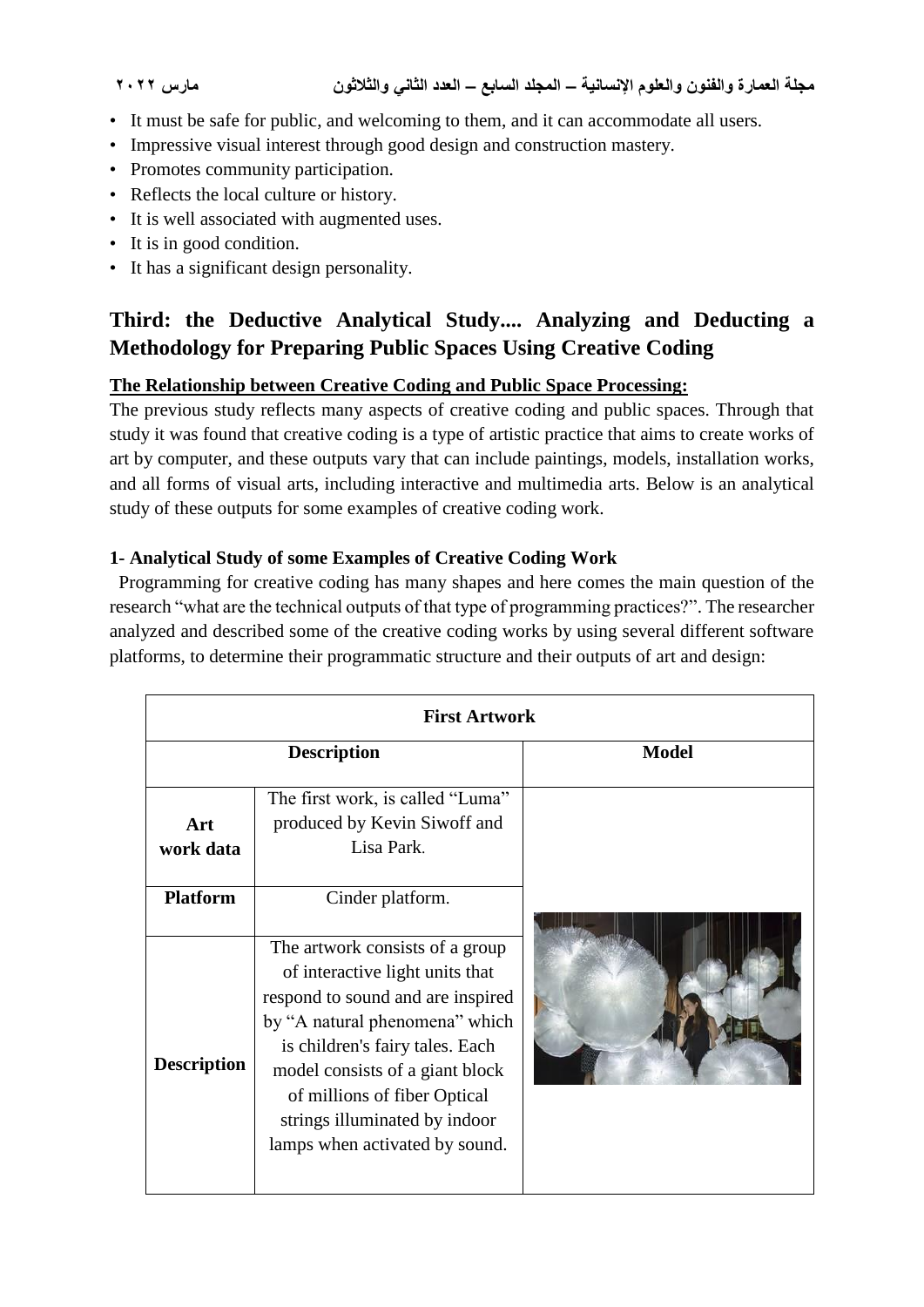| <b>Second Artwork</b> |                                                                                                                                                                                                                                                                                                                                                                                                         |              |
|-----------------------|---------------------------------------------------------------------------------------------------------------------------------------------------------------------------------------------------------------------------------------------------------------------------------------------------------------------------------------------------------------------------------------------------------|--------------|
| <b>Description</b>    |                                                                                                                                                                                                                                                                                                                                                                                                         | <b>Model</b> |
| Art<br>work data      | The second artwork, "Aether"<br>was created by Thomas Sanchez<br>and Gilberto Castro.                                                                                                                                                                                                                                                                                                                   |              |
| <b>Platform</b>       | Cinder platform.                                                                                                                                                                                                                                                                                                                                                                                        |              |
| <b>Description</b>    | This is a series of studies for the<br>geometrical analog, and the<br>Dynamic Interactive Particles, as<br>it can be displayed on a large<br>screen, as It allows users to<br>explore digital sculpture<br>manipulation techniques with it.<br>$[15]$                                                                                                                                                   |              |
| <b>Third Artwork</b>  |                                                                                                                                                                                                                                                                                                                                                                                                         |              |
|                       | <b>Description</b>                                                                                                                                                                                                                                                                                                                                                                                      | <b>Model</b> |
| Art<br>work data      | The third work, "volume" was<br>created by the New York City<br>Art and Architecture Team Soft<br>Lab.                                                                                                                                                                                                                                                                                                  |              |
| <b>Platform</b>       | Processing platform.                                                                                                                                                                                                                                                                                                                                                                                    |              |
| <b>Description</b>    | It is an installation consists of a<br>network of 100 identical panels<br>and installed mirrors, and there is<br>a group of cameras working to<br>monitor the audience of viewers<br>and then the artwork responds by<br>rotating the mirrors to face the<br>closest person to it, and the LED<br>lights that work independently<br>according to the existing sound<br>in the context of the work. [18] |              |
|                       | <b>Fourth Artwork</b>                                                                                                                                                                                                                                                                                                                                                                                   |              |
|                       | <b>Description</b>                                                                                                                                                                                                                                                                                                                                                                                      | <b>Model</b> |
| Art<br>work data      | The fourth artwork is called "The<br>Possible Structure, Reasonable<br>Void, Probable Sculpture",<br>produced by Miguel Nóbrega.<br>[16]                                                                                                                                                                                                                                                                |              |
| <b>Platform</b>       | Processing platform.                                                                                                                                                                                                                                                                                                                                                                                    |              |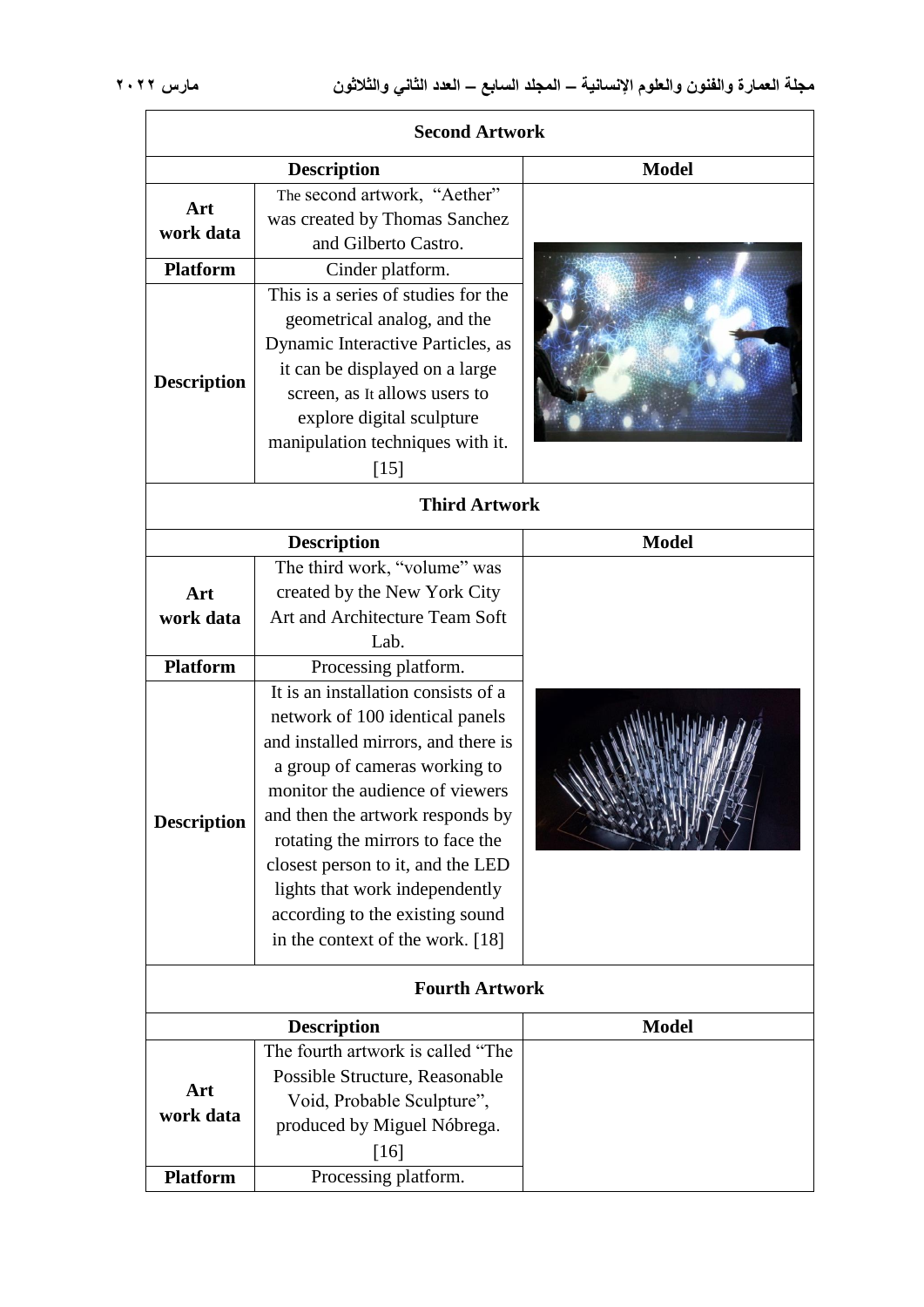**مجلة العمارة والفنون والعلوم اإلنسانية – المجلد السابع – العدد الثاني والثالثون مارس 2022**

| <b>Description</b>   | It is a set of three series of<br>equally-sized graphics generated<br>by coding, through which Miguel<br>explores a link between the<br>iterative aspect of algorithms and<br>the topological aspect of modern<br>architecture, with each drawing<br>representing a unique diversity in<br>the same set of rules and random<br>decisions are taken carefully.       |              |  |  |
|----------------------|---------------------------------------------------------------------------------------------------------------------------------------------------------------------------------------------------------------------------------------------------------------------------------------------------------------------------------------------------------------------|--------------|--|--|
| <b>Fifth Artwork</b> |                                                                                                                                                                                                                                                                                                                                                                     |              |  |  |
|                      | <b>Description</b>                                                                                                                                                                                                                                                                                                                                                  | <b>Model</b> |  |  |
| Art<br>work data     | The fifth artwork is "PLAY".                                                                                                                                                                                                                                                                                                                                        |              |  |  |
| <b>Platform</b>      | The work was implemented<br>based on Arduino Platform                                                                                                                                                                                                                                                                                                               |              |  |  |
| <b>Description</b>   | It is an interactive installation<br>where the shadow is used to play<br>with falling objects. This artwork<br>was accomplished by a group of<br>design students in the context of<br>the Interactive Modeling Media<br>Course at the Department of<br>Computer and Information<br>Sciences at the Norwegian<br>University of Science and<br>Technology (NTNU). [9] |              |  |  |

**Table (1) Analytical study of some creative coding models used in public places.**

# **2- The Suggested Methodology (by the researcher) on how to benefit from Creative Coding Media in supporting the Environmental Public Space Design.**

From the previous analytical study of the essence of creative coding and designing of public spaces, the researcher finds that using such digital techniques support and improve the outputs of the environmental design. The Public Spaces can also benefit from creative coding, where creative coding practices can be used.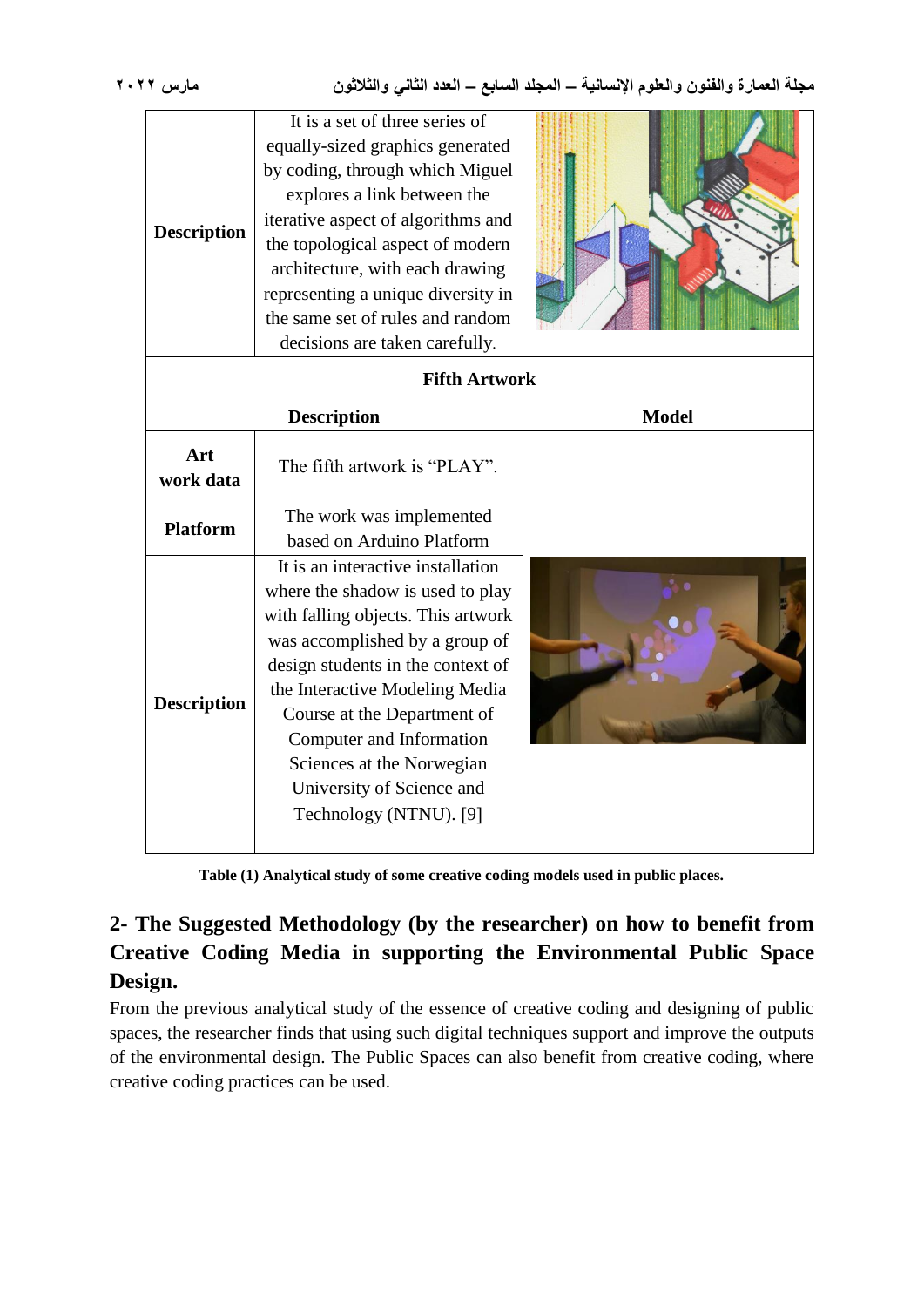## **Stages of Designing Public Spaces by making use of Creative Coding (Model Suggested by the Researcher)**

Spatial design represents a mixture of art and design practices. Accordingly, the research proposes a series of stages that help the environmental designer in designing public spaces to benefit from creative coding techniques and media. These stages can be summarized as follows:

● **The first stage:** Studying the targeted public space and determine the most important features that distinguish it, including all users and the most important activities that take place at it. This stage ends with determining the most important requirements to be provided in the spatial design.

● **The second stage:** Finding out the planning, philosophy, or artistic way for the environmental design in the specific public space, through the presented context and in a way that does not conflict with its distinctive and predetermined features in the previous stage, and in a manner that meets the spatial requirements to be provided by it.

● **The third stage:** It is the translation of the philosophy of artistic work formulated in the previous stage in the form of an idea or a general conception of what the space should be, and at this stage it is not required to adhere to any medium or pillows dedicated to setting this perception.

● **The fourth stage:** It is the identification of creative coding platform which is suitable for the previous visualization, which can be utilized in its realization in a large proportion. It is likely at this stage to identify more than one proposal for those media. In general, the spatial design depends on many artistic outputs, which include paintings, murals, and installation works, it is not possible to achieve all of these outputs based on one medium only.

● **Fifth stage:** Achieving the design concept formulated in the third stage, depending on the media specified in the fourth stage, and this stage is largely technical, as it relies on coding and preparing the various physical and software media necessary to build, realize and operate the design concept.

● **Sixth stage:** Evaluating the concept after completing its formulation and reviewing it before presenting it to recipients. It is preferable at this stage to seek the help of the elite of installation artists and art connoisseurs before submitting the final concept in order to determine the extent of the readiness of the space as an artistic and design work for the context presented through it, and in the case of positive results, the preparation is presented, in case of negative results we return to the previous stages. Figure (1) shows a summary of those stages:



**Figure (1) stages of preparing public spaces to benefit from creative coding. (Preparation of the main researcher)**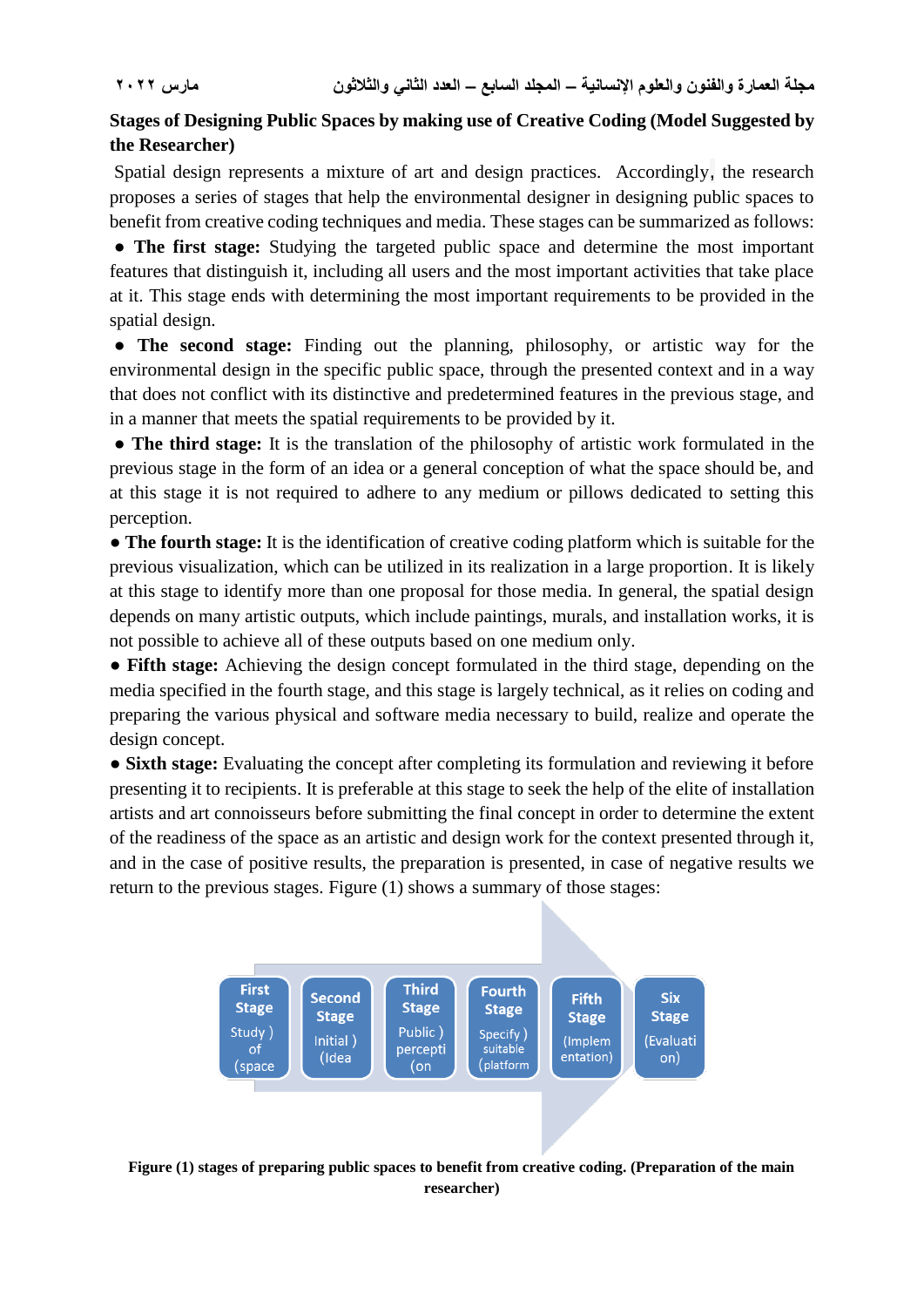# **Suggested Standards for Creative Coding Platforms for Public Spaces (Suggested Model by the Researcher)**

Given the study's findings of the multiplicity of creative coding platforms that can be used in the fields of arts in general, and given that no criteria were found to help the environmental designer to choose the most appropriate creative coding platforms for spatial design work in public spaces that are based on the electronic-software aspects mainly in achieving them, the research suggested a set of criteria that can be relied upon when selecting the appropriate creative coding platforms for those applications, which the research summarizes as follows:

| <b>Easy Learning</b>          | The easy learning and the use of the medium encourages        |  |
|-------------------------------|---------------------------------------------------------------|--|
|                               | practitioners of creative coding to continue these practices  |  |
|                               | and acquire more knowledge and skills related to them.        |  |
|                               | Providing an easy-to-use medium reduces the interest in       |  |
|                               | technical aspects, which enhances the subjective aspect of    |  |
|                               | the outputs of the environmental designing of public          |  |
|                               | spaces.                                                       |  |
| <b>Supporting</b><br>various  | The environmental design process output is varied and         |  |
| artistic applications.        | encompasses different forms of visual arts, so the medium     |  |
|                               | used in the creative coding should support the greatest       |  |
|                               | amount of artistic applications.                              |  |
| The ability to install on     | Where the operating systems of computers differ, which        |  |
| different devices.            | may hold back practitioners and art students from achieving   |  |
|                               | their artistic works due to the lack of the suitable software |  |
|                               | programs that can be used for operating systems, and to       |  |
|                               | avoid this obstacle, several versions of the medium used      |  |
|                               | must be available to suit the different systems.              |  |
| <b>Supporting</b><br>advanced | The arts and the design of public spaces are generally        |  |
| applications.                 | constantly evolving, so the techniques and media used in      |  |
|                               | creative coding must keep pace with this development so       |  |
|                               | that artists and designers can benefit from them in           |  |
|                               | formulating their different perceptions appropriately.        |  |

**Table (2) suggested Standards for creative coding platforms for public spaces (Preparation of the main researcher).**

# **Research Results**

There are many spatial installations in public spaces, which were built on creative coding platforms that reflect the fusion of art and programming to produce a distinctive creative product. The role of creative coding is to improve the outputs of the environmental designing in public spaces, considering that the first is one of the means of art - that is, creative coding and the second - that is, the designing of public places - is one of its outputs. The research discussed an analysis and deduction of the most important criteria for selecting the most appropriate creative coding platforms. Selecting the electronic space processing software for installation design in public spaces based on several points, including ease of learning, support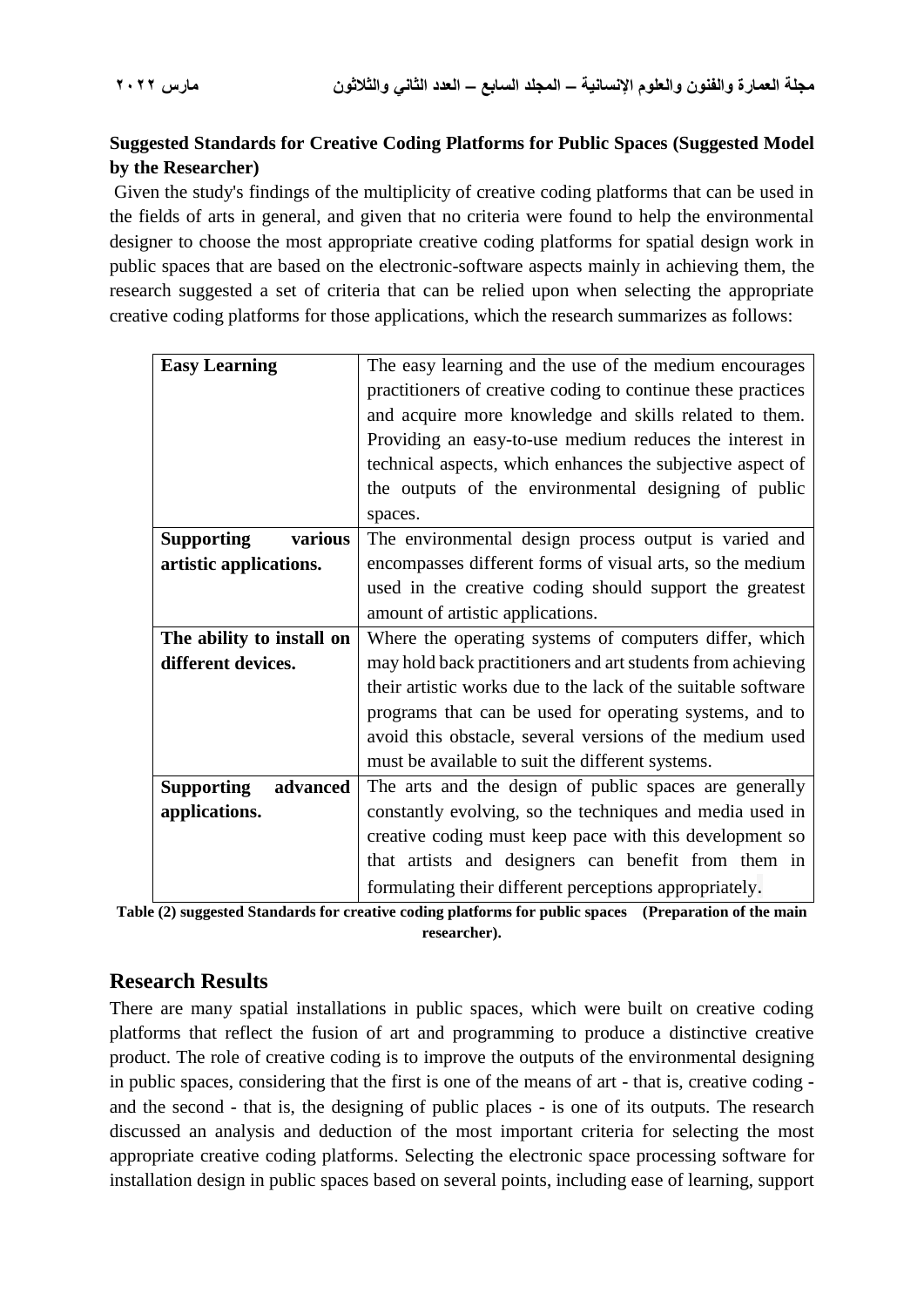for various technical applications, the ability to install on different devices, and support for advanced applications. The creative coding platforms are selected based on its features best suited for the spatial installation work and to the electronic programming properties in public spaces.

The researcher concluded a (proposed) methodology to benefit from creative coding media to support the environmental designing in public spaces, which depends on several stages; starting with studying the public space, followed by determining the initial idea, then developing the general concept, determining the appropriate platforms, and finally the application and evaluation.

# **References**

## **First: Scientific Theses**

1- Al-Sherbiny, Hasnaa Hussein Salah El-Din - "Employing public spaces and complementary activities in raising the efficiency of commercial centers" - PhD Thesis - Department of Architectural Engineering, Faculty of Engineering, Cairo University - 2009- p 19.

2-Sonbol, Taymour Mustafa Helmy - "Public Spaces and Social Patterns" - Master Thesis - Department of Architecture, Faculty of Fine Arts, Alexandria University - 2013 – p. 35-39.

#### **Second: Books**

1- Bohnacker, Hartmut; Gross, Benedikt; Laub, Julia; Lazzeroni, Claudius (August 22, 2012), Generative Design: Visualize, Program, and Create with Processing (1st ed.), [Princeton](https://en.wikipedia.org/wiki/Princeton_Architectural_Press)  [Architectural Press.](https://en.wikipedia.org/wiki/Princeton_Architectural_Press)

2- Lopes, Dominic (2009). A Philosophy of Computer Art. London: Routledge. [ISBN](https://en.wikipedia.org/wiki/International_Standard_Book_Number) [0415547628](https://en.wikipedia.org/wiki/Special:BookSources/0415547628)

## **Third: Scientific Journals**

3- Ole Andreas Alsos- Teaching product design students how to make everyday things interactive with Arduino- Make2Learn 2015 workshop at ICEC'15, September 29, 2015, Trondheim, Norway.

4- Hamzawy, Marwa Abdullah - (2016) "The effect of interactive design of glass on the rehabilitation and use of archaeological installations Sabil Qaytbay - Cairo - Model" Journal of Architecture, Arts and Humanities. Fourth Issue, Volume 1.

## **Fourth: Websites**

5- "about Cinder", "2017". Lib Cinder. Accessed: 8 Jun. 2020[.](https://libcinder.org/) <https://libcinder.org/>

6- ["\(Example project\) Using Eclipse with Cinder"](https://forum.libcinder.org/topic/example-project-using-eclipse-with-cinder), "2011". libcinder forum. Accessed: 17 Jun. 2020[.](https://forum.libcinder.org/topic/example-project-using-eclipse-with-cinder) <https://forum.libcinder.org/topic/example-project-using-eclipse-with-cinder>

7- Francois. ["A brief history of MAX,""](https://web.archive.org/web/20090603230029/http:/freesoftware.ircam.fr/article.php3?id_article=5) 3 July 2009", IRCA, Accessed: 8 Jun. 2020, [https://web.archive.org/web/20090603230029/http://freesoftware.ircam.fr/article.php3?id\\_arti](https://web.archive.org/web/20090603230029/http:/freesoftware.ircam.fr/article.php3?id_article=5) [cle=5](https://web.archive.org/web/20090603230029/http:/freesoftware.ircam.fr/article.php3?id_article=5)

8- " Great Public Spaces - Characteristics and Guidelines for Designation". 2014. American Planning Association. Accessed: 9 Nov. 2019